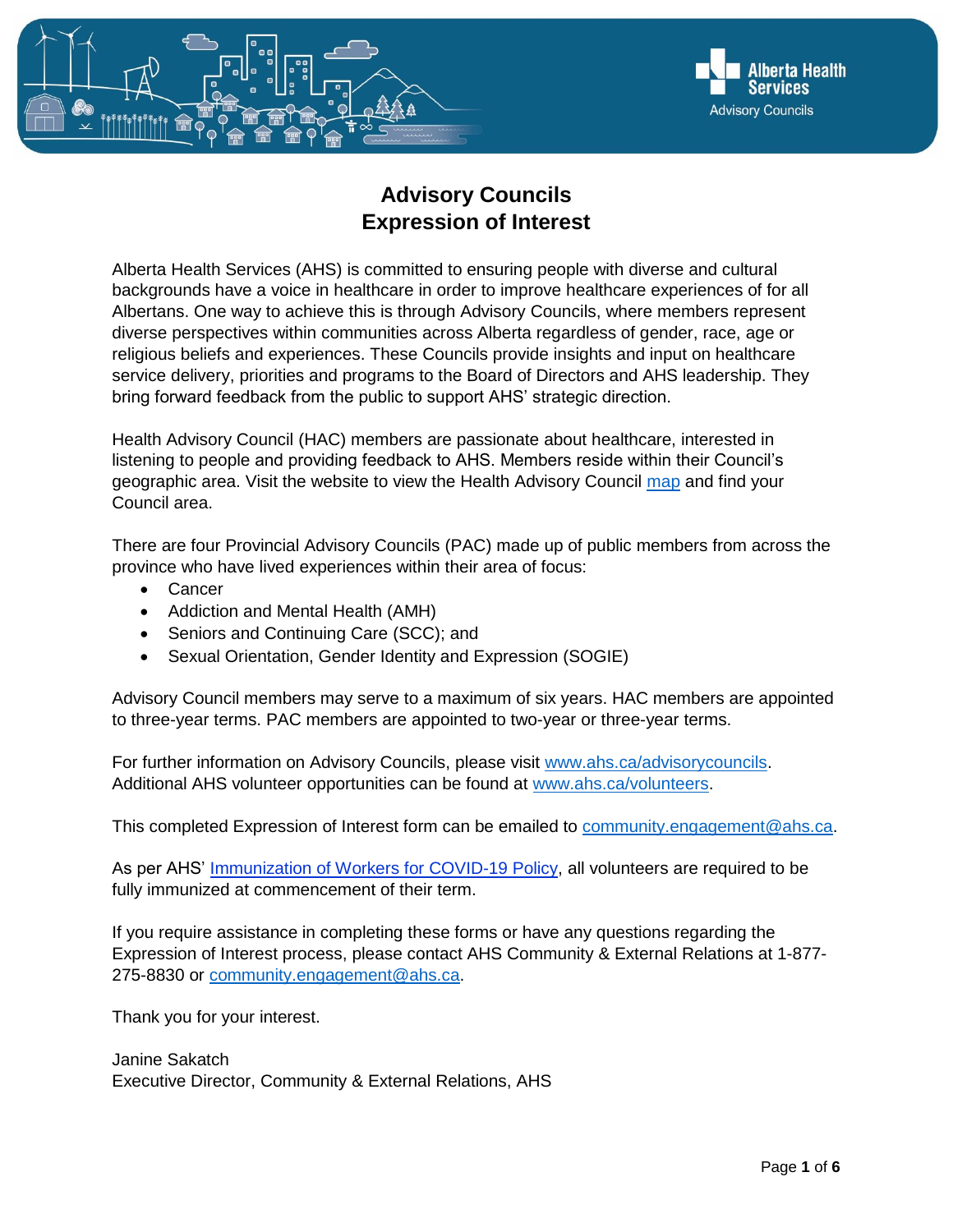



| <b>Full Name:</b>     |                               |
|-----------------------|-------------------------------|
|                       | (First Last)                  |
| <b>Address:</b>       |                               |
|                       | (Mailing Address)             |
|                       |                               |
|                       | (City, Province, Postal Code) |
| <b>Email Address:</b> |                               |
| <b>Home Phone:</b>    |                               |
| <b>Cell Phone:</b>    |                               |
| <b>Work Phone:</b>    |                               |
| Date:                 |                               |

*Please indicate which Council(s) you are applying for.*

*Please review the [area map](https://www.albertahealthservices.ca/assets/wf/hac/wf-hac-map.pdf) on the AHS website to identify the Health Advisory Council for the area you live.*

*Provincial Advisory Councils recruit from across the province. Should you require assistance please contact AHS Community & External Relations at 1-877-275-8830 or [community.engagement@ahs.ca.](mailto:community.engagement@ahs.ca)*

- 
- ☐ Greater Edmonton ☐ Cancer
- 
- ☐ Lesser Slave Lake
- 
- ☐ Palliser Triangle
- ☐ Peace
- ☐ Prairie Mountain
- ☐ Tamarack
- ☐ True North
- ☐ Wood Buffalo
- ☐ Yellowhead East

#### **Health Advisory Councils Provincial Advisory Councils**

- ☐ David Thompson ☐ Addiction & Mental Health
	-
- ☐ Lakeland Communities ☐ Seniors & Continuing Care
- $\Box$ Sexual Orientation, Gender □ Oldman River Identity & Expression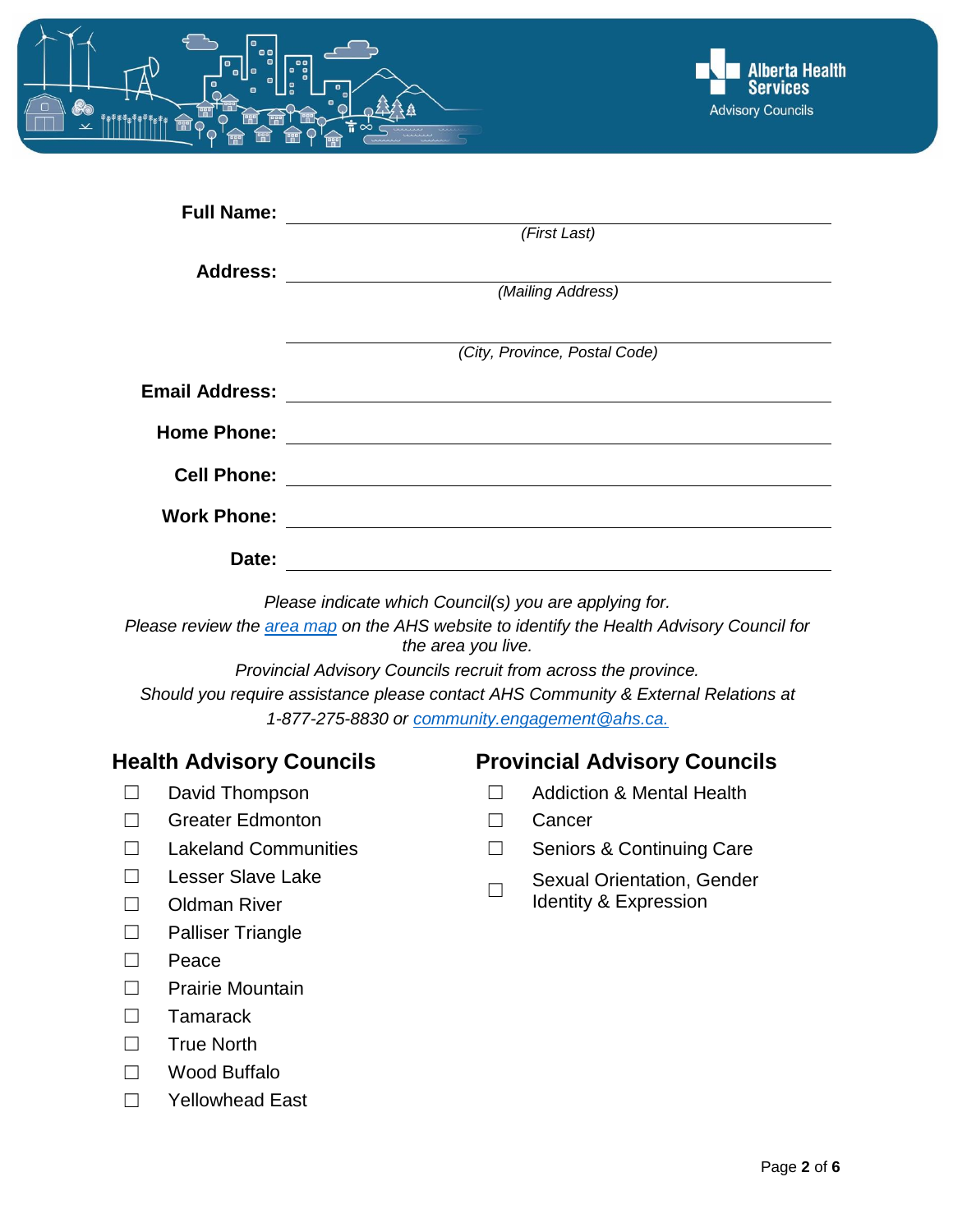

# **General Questions**

| 1. | How did you hear about the AHS Advisory Councils? |                                                                                                                   |         |           |         |                                                                          |  |
|----|---------------------------------------------------|-------------------------------------------------------------------------------------------------------------------|---------|-----------|---------|--------------------------------------------------------------------------|--|
|    | П                                                 | Facebook                                                                                                          |         |           | $\perp$ | <b>Twitter</b>                                                           |  |
|    | $\Box$                                            | Poster                                                                                                            |         |           | $\perp$ | Newspaper Ad                                                             |  |
|    | П                                                 | Radio                                                                                                             |         |           | $\Box$  | Internet Ad                                                              |  |
|    | $\Box$                                            | Word of Mouth                                                                                                     |         |           |         |                                                                          |  |
|    | П                                                 | Other:                                                                                                            |         |           |         |                                                                          |  |
| 2. |                                                   | Are you currently or have you ever been a volunteer with AHS?                                                     |         |           |         |                                                                          |  |
|    | $\perp$                                           | Yes                                                                                                               | $\perp$ | <b>No</b> |         |                                                                          |  |
|    | Please<br>describe:                               |                                                                                                                   |         |           |         |                                                                          |  |
|    |                                                   |                                                                                                                   |         |           |         |                                                                          |  |
| 3. |                                                   | Are you currently employed with the Government of Alberta, Alberta Health<br>Services or one of its subsidiaries? |         |           |         |                                                                          |  |
|    | $\Box$                                            | Yes                                                                                                               |         | <b>No</b> |         |                                                                          |  |
|    | Please                                            |                                                                                                                   |         |           |         |                                                                          |  |
|    | describe:                                         |                                                                                                                   |         |           |         |                                                                          |  |
| 4. |                                                   |                                                                                                                   |         |           |         | What interests you most about being an Advisory Council member?          |  |
|    |                                                   |                                                                                                                   |         |           |         |                                                                          |  |
|    |                                                   |                                                                                                                   |         |           |         |                                                                          |  |
|    |                                                   |                                                                                                                   |         |           |         |                                                                          |  |
|    |                                                   |                                                                                                                   |         |           |         |                                                                          |  |
|    |                                                   |                                                                                                                   |         |           |         |                                                                          |  |
| 5. |                                                   |                                                                                                                   |         |           |         | Please list and describe your current and past committee, council and/or |  |
|    |                                                   | volunteer work.                                                                                                   |         |           |         |                                                                          |  |
|    |                                                   |                                                                                                                   |         |           |         |                                                                          |  |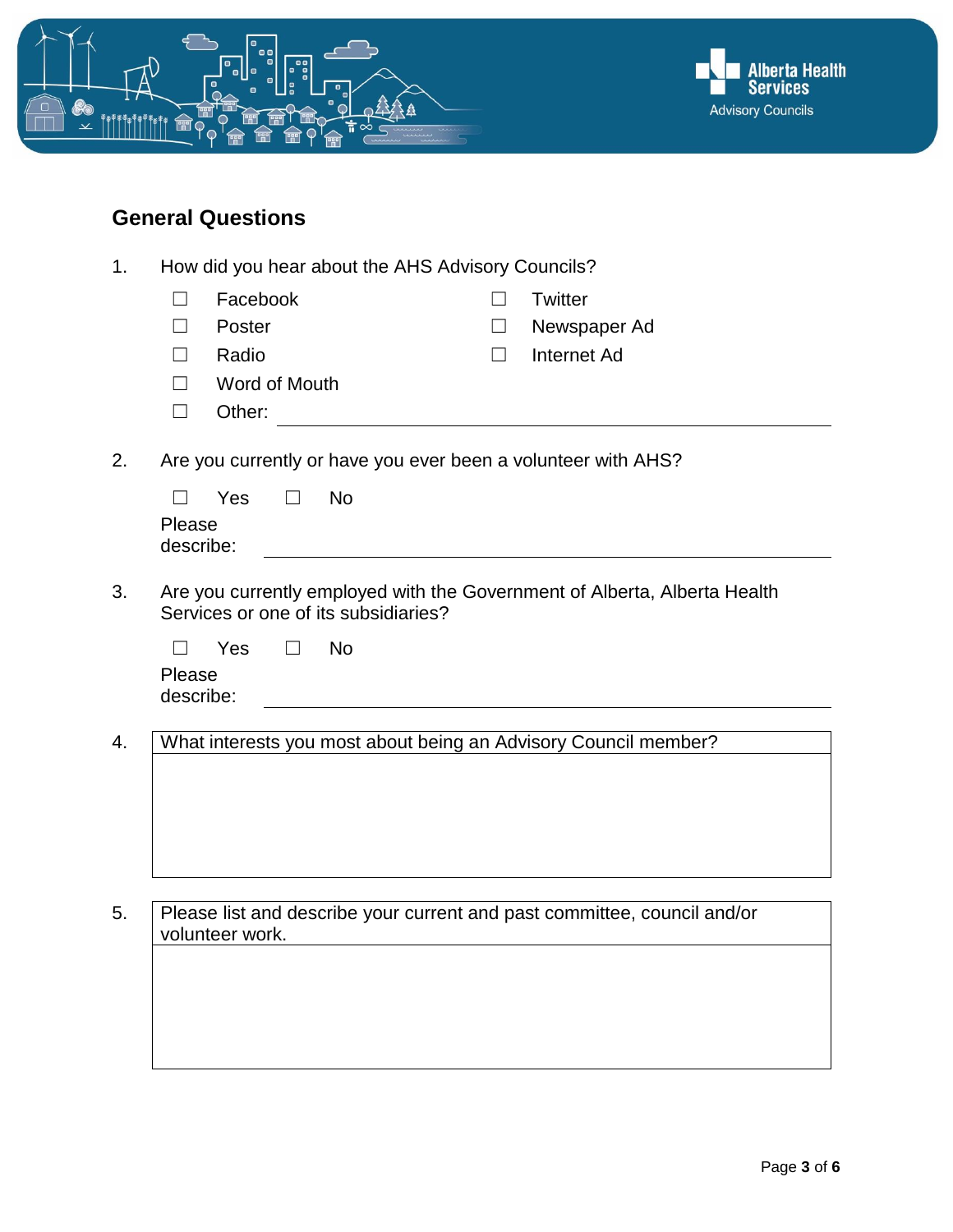

AHS recognizes the importance of diversity within our communities and the diversity our people bring to the AHS family. AHS is dedicated to ensuring members of councils are reflective of the diversity of people and perspectives across Alberta including but not limited to people of all races, ages, gender identities, gender expressions, sexual orientations, abilities, disabilities, places of origin, religious beliefs and experiences.

6. Please describe how you view the components of your identity and how it might impact the perspectives you would bring to the Council?

## **If you are applying to a Health Advisory Council please complete [questions 7 –](#page-4-0) 9**

## **If you are applying to a Provincial Advisory Council please complete [questions 9 -](#page-5-0) 11**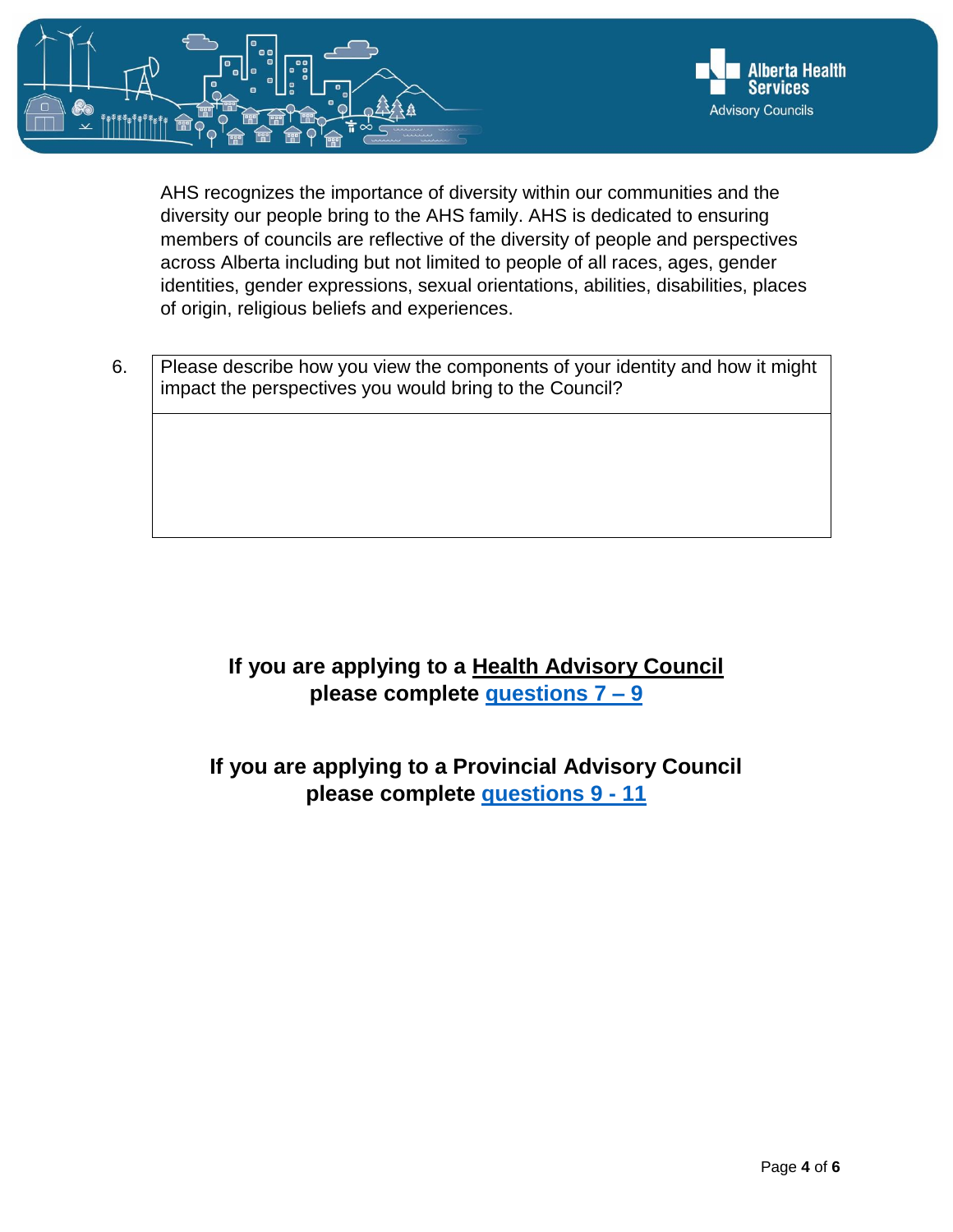

#### <span id="page-4-0"></span>**Health Advisory Council Questions**

7. Health Advisory Council members work in an advisory role communicating community health concerns and priorities to AHS leaders. Members represent large areas with diverse demographics. Please comment on how you might be able to represent the perspectives of the public across the entire Council area.

8. Please outline any experience you may have which would enable you to work successfully with other Advisory Council members in a group setting?

9. Do you have any additional information you would like to share?

#### *Thank you for your interest in AHS Health Advisory Councils!*